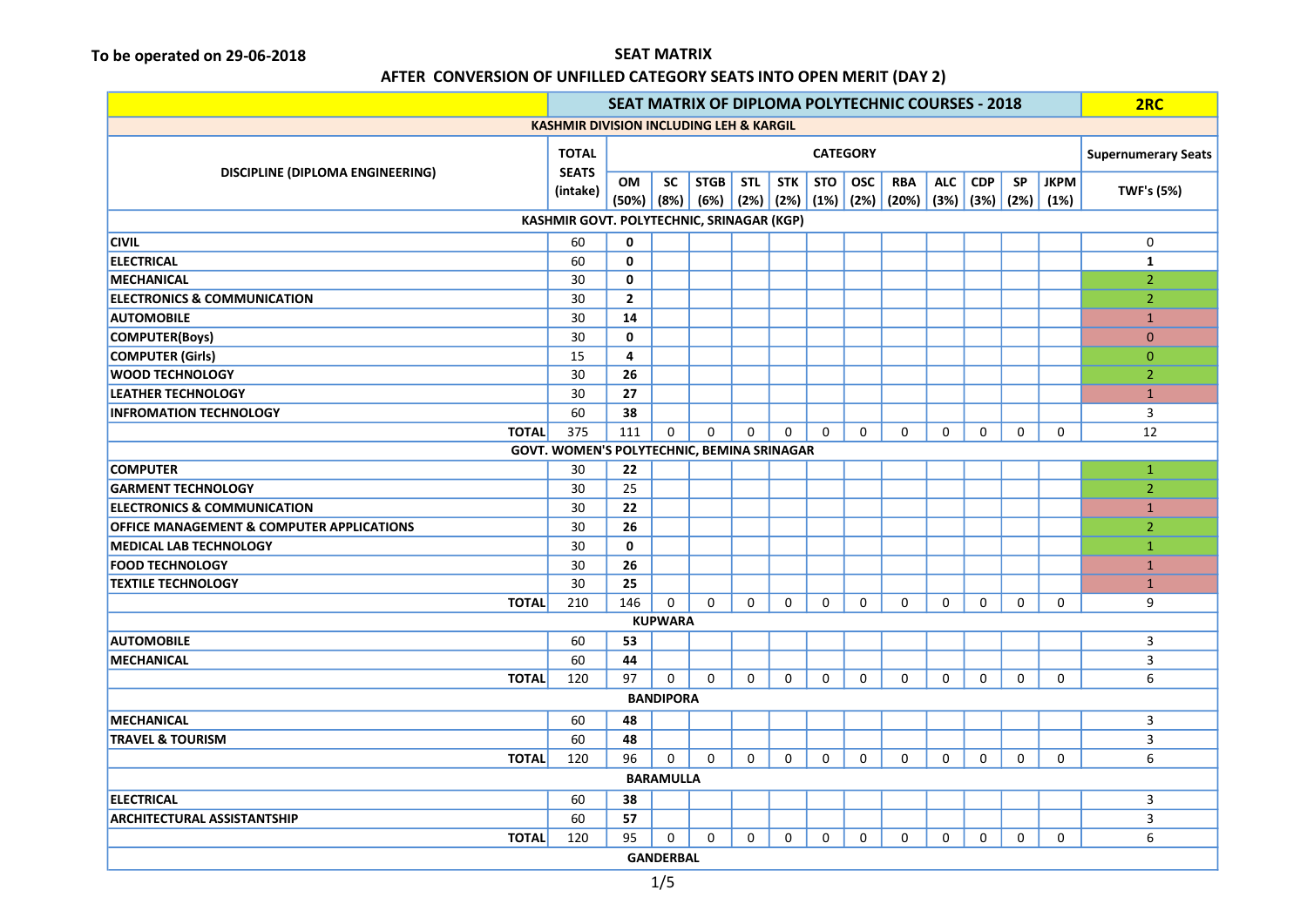| <b>CIVIL</b>                                 | 60   | $\mathbf{1}$                  |                               |             |              |              |              |                       |             |              |              |              |             | $\mathbf{1}$   |
|----------------------------------------------|------|-------------------------------|-------------------------------|-------------|--------------|--------------|--------------|-----------------------|-------------|--------------|--------------|--------------|-------------|----------------|
| <b>ELECTRICAL</b>                            | 60   | 35                            |                               |             |              |              |              |                       |             |              |              |              |             | $\overline{3}$ |
| <b>TOTAL</b>                                 | 120  | 36                            | 0                             | 0           | $\Omega$     | 0            | $\mathbf 0$  | $\mathbf 0$           | 0           | 0            | $\mathbf 0$  | 0            | 0           | 4              |
|                                              |      |                               | <b>BUDGAM</b>                 |             |              |              |              |                       |             |              |              |              |             |                |
| <b>CIVIL</b>                                 | 60   | 17                            |                               |             |              |              |              |                       |             |              |              |              |             | $\mathbf{2}$   |
| MECHANICAL                                   | 60   | 42                            |                               |             |              |              |              |                       |             |              |              |              |             | 3              |
| <b>TOTAL</b>                                 | 120  | 59                            | 0                             | $\Omega$    | 0            | 0            | $\mathsf{O}$ | 0                     | 0           | $\mathsf{O}$ | 0            | 0            | 0           | 5              |
|                                              |      |                               | <b>ANANTNAG</b>               |             |              |              |              |                       |             |              |              |              |             |                |
| <b>CIVIL</b>                                 | 60   | $\overline{2}$                |                               |             |              |              |              |                       |             |              |              |              |             | 0              |
| <b>COMPUTER</b>                              | 60   | 35                            |                               |             |              |              |              |                       |             |              |              |              |             | 3              |
| <b>TOTAL</b>                                 | 120  | 37                            | 0                             | $\mathbf 0$ | 0            | $\mathsf{O}$ | 0            | $\mathbf 0$           | 0           | 0            | $\mathbf 0$  | 0            | 0           | 3              |
|                                              |      |                               | <b>SHOPIAN</b>                |             |              |              |              |                       |             |              |              |              |             |                |
| <b>ELECTRONICS &amp; COMMUNICATION</b>       | 60   | 55                            |                               |             |              |              |              |                       |             |              |              |              |             | $\mathbf{3}$   |
| <b>INSTRUMENTATION &amp; CONTROL</b>         | 60   | 59                            |                               |             |              |              |              |                       |             |              |              |              |             | 3              |
| <b>TOTAL</b>                                 | 120  | 114                           | 0                             | $\mathbf 0$ | $\mathbf 0$  | $\mathbf 0$  | $\mathbf 0$  | $\mathbf 0$           | 0           | $\mathbf 0$  | $\mathbf 0$  | 0            | 0           | 6              |
| <b>KULGAM</b>                                |      |                               |                               |             |              |              |              |                       |             |              |              |              |             |                |
| <b>CIVIL</b>                                 | 60   | 24                            |                               |             |              |              |              |                       |             |              |              |              |             | $\overline{2}$ |
| <b>ELECTRICAL</b>                            | 60   | 41                            |                               |             |              |              |              |                       |             |              |              |              |             | 3              |
| <b>TOTAL</b>                                 | 120  | 65                            | 0                             | $\mathbf 0$ | $\Omega$     | 0            | $\mathbf 0$  | $\mathbf 0$           | 0           | $\mathbf 0$  | $\mathbf 0$  | $\mathbf 0$  | 0           | 5              |
| <b>GOVT. POLYTECHNIC, KARGIL</b>             |      |                               |                               |             |              |              |              |                       |             |              |              |              |             |                |
| <b>CIVIL</b>                                 | 30   | 20                            |                               |             |              |              |              |                       |             |              |              |              |             | $\overline{2}$ |
| <b>COMPUTER</b>                              | 30   | 27                            |                               |             |              |              |              |                       |             |              |              |              |             | $\overline{2}$ |
| <b>ELECTRICAL</b>                            | 30   | 22                            |                               |             |              |              |              |                       |             |              |              |              |             | $\mathbf{1}$   |
| <b>TOTAL</b>                                 | 90   | 69                            | 0                             | $\mathbf 0$ | $\mathbf 0$  | 0            | $\mathbf 0$  | $\mathbf 0$           | 0           | 0            | $\mathbf 0$  | 0            | 0           | 5              |
|                                              |      | <b>GOVT. POLYTECHNIC, LEH</b> |                               |             |              |              |              |                       |             |              |              |              |             |                |
| <b>CIVIL</b>                                 | 30   | 20                            |                               |             |              |              |              |                       |             |              |              |              |             | $\overline{2}$ |
| <b>COMPUTER</b>                              | 30   | 29                            |                               |             |              |              |              |                       |             |              |              |              |             | $\overline{2}$ |
| <b>TRAVEL &amp; TOURISM</b>                  | 30   | 30                            |                               |             |              |              |              |                       |             |              |              |              |             | $\mathbf{1}$   |
| <b>TOTAL</b>                                 | 90   | 79                            | 0                             | 0           | $\Omega$     | 0            | 0            | 0                     | 0           | 0            | 0            | 0            | 0           | 5              |
| (Government-Kashmir) TOTAL                   | 1725 | 1004                          | $\mathbf{0}$                  | $\mathbf 0$ | $\mathbf{0}$ | $\mathbf{0}$ | $\mathbf{0}$ | $\mathbf{0}$          | $\mathbf 0$ | $\mathbf 0$  | $\mathbf{0}$ | $\mathbf{0}$ | $\mathbf 0$ | 72             |
| PRIVATE INSTITUTIONS                         |      |                               |                               |             |              |              |              |                       |             |              |              |              |             |                |
| SSM POLYTECHNIC, PARIHASPORA PATTAN, KASHMIR |      |                               |                               |             |              |              |              |                       |             |              |              |              |             |                |
| <b>CIVIL</b><br>51<br>26<br>0                |      |                               |                               |             |              |              |              |                       |             |              |              |              |             |                |
| <b>ELECTRICAL</b>                            | 51   |                               | $\overline{\mathbf{3}}$<br>38 |             |              |              |              |                       |             |              |              |              |             |                |
| MECHANICAL                                   | 51   |                               | $\overline{3}$<br>46          |             |              |              |              |                       |             |              |              |              |             |                |
| <b>ELECTRONICS &amp; COMMUNICATION</b>       | 51   | 47                            |                               |             |              |              |              | <b>NOT APPLICABLE</b> |             |              |              |              |             | $\overline{2}$ |
| <b>COMPUTER</b>                              | 26   | 17                            |                               |             |              |              |              |                       |             |              |              |              |             | $\overline{2}$ |
| <b>INFROMATION TECHNOLOGY</b>                | 26   | 26                            |                               |             |              |              |              |                       |             |              |              |              |             | $\mathbf{1}$   |
| <b>TOTAL</b>                                 | 256  | 200                           |                               |             |              |              |              |                       |             |              |              |              |             | 11             |
| KITE POLYTECHNIC, WAVOOSA RANGRETH, KASHMIR  |      |                               |                               |             |              |              |              |                       |             |              |              |              |             |                |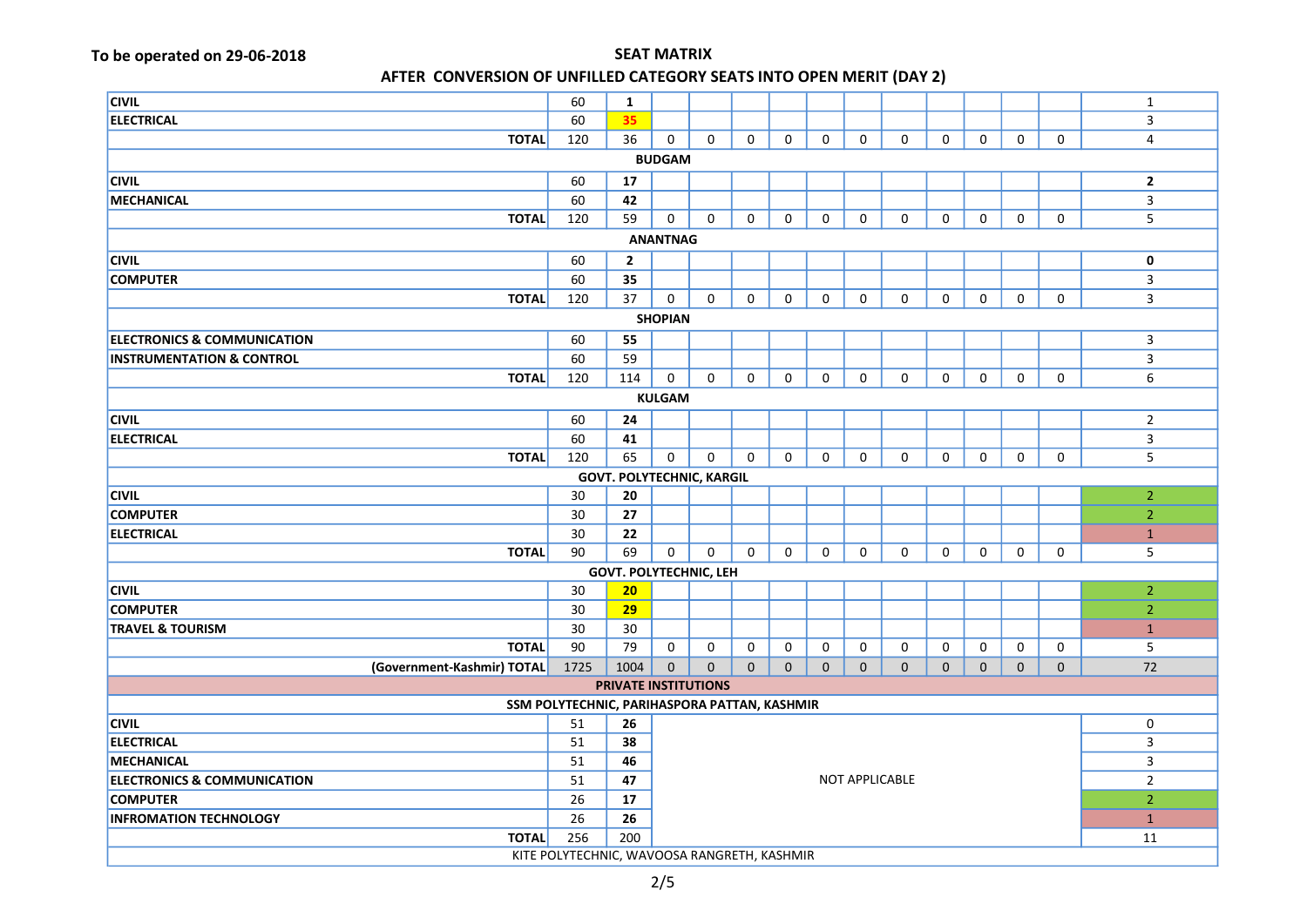| <b>CIVIL</b>                                         | 51                                      | 22                    |                                   |              |                |              |              |                         |                                                                                          |                |                | 3            |                            |                   |  |  |
|------------------------------------------------------|-----------------------------------------|-----------------------|-----------------------------------|--------------|----------------|--------------|--------------|-------------------------|------------------------------------------------------------------------------------------|----------------|----------------|--------------|----------------------------|-------------------|--|--|
| <b>ELECTRICAL</b>                                    | 51                                      | 47                    | 49<br>34<br><b>NOT APPLICABLE</b> |              |                |              |              |                         |                                                                                          |                | 3              |              |                            |                   |  |  |
| <b>MECHANICAL</b>                                    | 51                                      |                       |                                   |              |                |              |              |                         |                                                                                          |                | $\overline{3}$ |              |                            |                   |  |  |
| <b>ELECTRONICS &amp; COMMUNICATION</b>               | 34                                      |                       |                                   |              |                |              |              |                         |                                                                                          |                | $\overline{2}$ |              |                            |                   |  |  |
| <b>COMPUTER</b>                                      | 34                                      | 33                    |                                   |              |                |              |              |                         |                                                                                          | $\overline{2}$ |                |              |                            |                   |  |  |
| <b>INFORMATION TECHNOLOGY</b>                        | 26                                      | 26                    |                                   |              |                |              |              |                         |                                                                                          | $\overline{2}$ |                |              |                            |                   |  |  |
| <b>ARCHITECTURAL ASSISTANTSHIP</b>                   | 34                                      | 32                    |                                   |              |                |              |              |                         |                                                                                          |                |                |              |                            | $\overline{2}$    |  |  |
| <b>TOTAL</b>                                         | 281                                     | 243                   |                                   |              |                |              |              |                         |                                                                                          |                |                |              |                            | 17                |  |  |
| MASTERPRO INSTITUTE OF TECHNOLOGY, NOWGAM, SRINAGAR  |                                         |                       |                                   |              |                |              |              |                         |                                                                                          |                |                |              |                            |                   |  |  |
| <b>CIVIL</b>                                         | 153                                     | 110                   |                                   |              |                |              |              |                         |                                                                                          |                |                |              |                            | 9                 |  |  |
| <b>ELECTRICAL</b>                                    | 51                                      | 44                    |                                   |              |                |              |              | $\overline{\mathbf{3}}$ |                                                                                          |                |                |              |                            |                   |  |  |
| <b>MECHANICAL</b>                                    | 34                                      | 33                    |                                   |              | $\overline{2}$ |              |              |                         |                                                                                          |                |                |              |                            |                   |  |  |
| <b>ELECTRONICS &amp; COMMUNICATION</b>               | 51                                      | 50                    |                                   |              | 3              |              |              |                         |                                                                                          |                |                |              |                            |                   |  |  |
| <b>COMPUTER</b>                                      | 34                                      | 31                    |                                   |              |                |              |              |                         |                                                                                          |                |                |              | $\overline{2}$             |                   |  |  |
| <b>TOTAL</b>                                         | 323                                     | 268                   |                                   |              |                |              |              |                         |                                                                                          |                |                |              |                            | 19                |  |  |
|                                                      | ROYAL POLYTECHNIC, GOGJI BAGH, SRINAGAR |                       |                                   |              |                |              |              |                         |                                                                                          |                |                |              |                            |                   |  |  |
| <b>COMPUTER</b>                                      | 34                                      | 27                    |                                   |              |                |              |              |                         |                                                                                          |                |                |              |                            | $\overline{2}$    |  |  |
| <b>CIVIL (PHE)</b>                                   | 34                                      | 31                    |                                   |              |                |              |              |                         |                                                                                          | $\overline{2}$ |                |              |                            |                   |  |  |
| <b>MEDICAL ELECTRONICS</b>                           | 34                                      | 32                    |                                   |              | $\overline{2}$ |              |              |                         |                                                                                          |                |                |              |                            |                   |  |  |
| <b>CIVIL (QS&amp;CM)</b>                             | 34                                      | 33                    |                                   |              |                |              |              |                         | $\overline{2}$                                                                           |                |                |              |                            |                   |  |  |
| <b>TOTAL</b>                                         | 136                                     | 123                   |                                   |              |                |              |              |                         |                                                                                          |                | 8              |              |                            |                   |  |  |
| (Private-Kashmir) TOTAL                              | 996                                     | 834                   |                                   |              |                |              |              |                         |                                                                                          |                |                |              |                            | 55                |  |  |
| (KASHMIR DIVISION) TOTAL                             | 2721                                    | 1838                  | $\mathbf{0}$                      | $\mathbf{0}$ | $\mathbf{0}$   | $\mathbf{0}$ | $\mathbf{0}$ | $\mathbf{0}$            | $\mathbf{0}$                                                                             | $\mathbf{0}$   | $\mathbf{0}$   | $\mathbf{0}$ | $\mathbf{0}$               | 127               |  |  |
|                                                      |                                         | <b>JAMMU DIVISION</b> |                                   |              |                |              |              |                         |                                                                                          |                |                |              |                            |                   |  |  |
|                                                      | <b>TOTAL</b>                            |                       | <b>CATEGORY</b>                   |              |                |              |              |                         |                                                                                          |                |                |              | <b>Supernumerary Seats</b> |                   |  |  |
| <b>DISCIPLINE (DIPLOMA ENGINEERING)</b>              | <b>SEATS</b>                            |                       |                                   |              |                |              |              |                         |                                                                                          |                |                |              |                            |                   |  |  |
|                                                      | (intake)                                | OM                    | <b>SC</b>                         | STGB         | <b>STL</b>     | STK          | STO          | <b>OSC</b>              | <b>RBA</b>                                                                               | ALC            | <b>CDP</b>     | <b>SP</b>    | <b>JKPM</b>                | <b>TWF's (5%)</b> |  |  |
|                                                      |                                         |                       |                                   |              |                |              |              |                         | $(50\%)$ $(8\%)$ $(6\%)$ $(2\%)$ $(2\%)$ $(1\%)$ $(2\%)$ $(2\%)$ $(3\%)$ $(3\%)$ $(2\%)$ |                |                |              | (1%)                       |                   |  |  |
| BABA GHULAM SHAH BADSHAH, UNIVERSITY, RAJOURI, JAMMU |                                         |                       |                                   |              |                |              |              |                         |                                                                                          |                |                |              |                            |                   |  |  |
| <b>CIVIL</b>                                         | 40                                      | 29                    |                                   |              |                |              |              |                         |                                                                                          |                |                |              |                            | 0                 |  |  |
| <b>ELECTRICAL</b>                                    | 40                                      | 39                    |                                   |              |                |              |              |                         |                                                                                          |                |                |              |                            | 0                 |  |  |
| <b>MECHANICAL</b>                                    | 40                                      | 40                    |                                   |              |                |              |              |                         |                                                                                          |                |                |              |                            | 0                 |  |  |
| <b>TOTAL</b>                                         | 120                                     | 108                   | 0                                 | $\mathbf 0$  | $\Omega$       | $\Omega$     | $\Omega$     | $\mathbf 0$             | 0                                                                                        | 0              | 0              | 0            | 0                          | 0                 |  |  |
| GOVERNEMENT BOYS POLYTECHNIC, BIKRAM CHOWK, JAMMU    |                                         |                       |                                   |              |                |              |              |                         |                                                                                          |                |                |              |                            |                   |  |  |
| <b>CIVIL</b>                                         | 45                                      | 0                     |                                   |              |                |              |              |                         |                                                                                          |                |                |              |                            | $\mathbf 0$       |  |  |
| <b>ELECTRICAL</b>                                    | 45                                      | 21                    |                                   |              |                |              |              |                         |                                                                                          |                |                |              |                            | $\overline{2}$    |  |  |
| <b>MECHANICAL</b>                                    | 45                                      | 23                    |                                   |              |                |              |              |                         |                                                                                          |                |                |              |                            | $\mathbf 0$       |  |  |
| <b>AUTOMOBILE</b>                                    | 35                                      | 18                    |                                   |              |                |              |              |                         |                                                                                          |                |                |              |                            | $\overline{2}$    |  |  |
| <b>ARCHITECTURAL ASSISTANTSHIP</b>                   | 30                                      | 26                    |                                   |              |                |              |              |                         |                                                                                          |                |                |              |                            | $\overline{2}$    |  |  |
| <b>COMPUTER</b>                                      | 35                                      | 15                    |                                   |              |                |              |              |                         |                                                                                          |                |                |              |                            | $\overline{2}$    |  |  |
|                                                      |                                         |                       |                                   |              |                |              |              |                         |                                                                                          |                |                |              |                            |                   |  |  |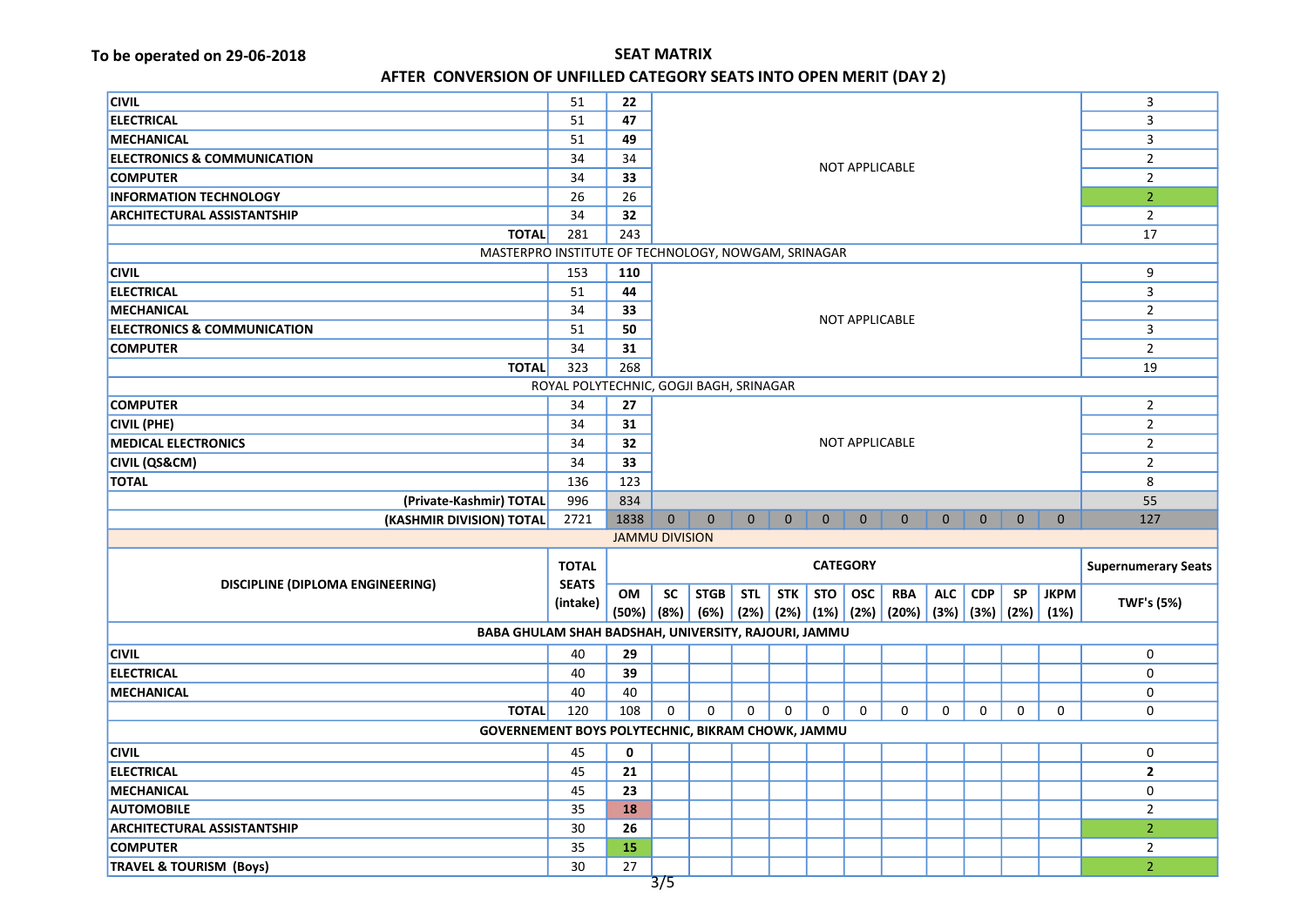| <b>TRAVEL &amp; TOURISM (Girls)</b>                  | 15                                     | 13  |                 |             |              |              |             |             |             |              |              |             |          | $\mathbf{1}$   |
|------------------------------------------------------|----------------------------------------|-----|-----------------|-------------|--------------|--------------|-------------|-------------|-------------|--------------|--------------|-------------|----------|----------------|
| <b>INSTRUMENTATION &amp; CONTROL</b>                 | 30                                     | 30  |                 |             |              |              |             |             |             |              |              |             |          | $\mathbf{1}$   |
| <b>INFORMATION TECHNOLOGY</b>                        | 60                                     | 56  |                 |             |              |              |             |             |             |              |              |             |          | 3              |
| <b>TOTAL</b>                                         | 370                                    | 229 | $\mathbf 0$     | 0           | 0            | $\mathbf{0}$ | $\mathbf 0$ | $\mathbf 0$ | $\mathbf 0$ | $\mathbf 0$  | $\mathbf 0$  | $\mathbf 0$ | 0        | 15             |
|                                                      | WOMEN'S POLYTECHNIC, SHIV NAGAR, JAMMU |     |                 |             |              |              |             |             |             |              |              |             |          |                |
| <b>ELECTRONICS &amp; COMMUNICATION</b>               | 30 <sub>o</sub>                        | 27  |                 |             |              |              |             |             |             |              |              |             |          | $\overline{2}$ |
| <b>OFFICE MANAGEMENT &amp; COMPUTER APPLICATIONS</b> | 30                                     | 29  |                 |             |              |              |             |             |             |              |              |             |          | $\mathbf{1}$   |
| <b>COMPUTER</b>                                      | 30                                     | 13  |                 |             |              |              |             |             |             |              |              |             |          | $\mathbf{1}$   |
| <b>TEXTILE DESIGNING</b>                             | 30                                     | 30  |                 |             |              |              |             |             |             |              |              |             |          | $\mathbf{1}$   |
| <b>MEDICAL LAB TECHNOLOGY</b>                        | 30                                     | 21  |                 |             |              |              |             |             |             |              |              |             |          | $\overline{2}$ |
| <b>TOTAL</b>                                         | 150                                    | 120 | 0               | 0           | $\Omega$     | $\mathbf 0$  | 0           | 0           | $\mathbf 0$ | $\mathbf 0$  | $\mathbf 0$  | $\mathbf 0$ | 0        | $\overline{7}$ |
|                                                      |                                        |     | <b>REASI</b>    |             |              |              |             |             |             |              |              |             |          |                |
| <b>COMPUTER</b>                                      | 60                                     | 55  |                 |             |              |              |             |             |             |              |              |             |          | 3              |
| <b>ELECTRICAL</b>                                    | 60                                     | 54  |                 |             |              |              |             |             |             |              |              |             |          | 3              |
| <b>TOTAL</b>                                         | 120                                    | 109 | 0               | $\mathbf 0$ | $\mathbf 0$  | 0            | 0           | 0           | $\mathbf 0$ | $\mathbf 0$  | $\mathbf 0$  | $\mathbf 0$ | 0        | 6              |
|                                                      |                                        |     | <b>POONCH</b>   |             |              |              |             |             |             |              |              |             |          |                |
| <b>ELECTRICAL</b>                                    | 60                                     | 58  |                 |             |              |              |             |             |             |              |              |             |          | 3              |
| <b>ELECTRONICS &amp; COMMUNICATION</b>               | 60                                     | 60  |                 |             |              |              |             |             |             |              |              |             |          | 3              |
| <b>TOTAL</b>                                         | 120                                    | 118 | 0               | $\mathbf 0$ | $\mathbf 0$  | $\mathbf 0$  | $\mathbf 0$ | $\mathbf 0$ | $\mathbf 0$ | $\mathbf 0$  | $\mathbf 0$  | $\mathbf 0$ | 0        | 6              |
|                                                      |                                        |     | <b>KATHUA</b>   |             |              |              |             |             |             |              |              |             |          |                |
| <b>INSTRUMENTATION &amp; CONTROL</b>                 | 60                                     | 60  |                 |             |              |              |             |             |             |              |              |             |          | $\overline{3}$ |
| <b>MECHANICAL</b>                                    | 60                                     | 43  |                 |             |              |              |             |             |             |              |              |             |          | 3              |
| <b>TOTAL</b>                                         | 120                                    | 103 | 0               | 0           | $\Omega$     | $\mathbf{0}$ | $\Omega$    | $\Omega$    | $\Omega$    | $\mathbf{0}$ | $\Omega$     | $\Omega$    | $\Omega$ | 6              |
|                                                      |                                        |     | <b>SAMBA</b>    |             |              |              |             |             |             |              |              |             |          |                |
| <b>CIVIL</b>                                         | 60                                     | 33  |                 |             |              |              |             |             |             |              |              |             |          | $\overline{2}$ |
| <b>AUTOMOBILE</b>                                    | 60                                     | 57  |                 |             |              |              |             |             |             |              |              |             |          | 3              |
| <b>TOTAL</b>                                         | 120                                    | 90  | $\mathbf 0$     | 0           | $\Omega$     | $\mathbf{0}$ | $\Omega$    | $\Omega$    | 0           | $\mathbf{0}$ | $\Omega$     | $\Omega$    | 0        | 5              |
|                                                      |                                        |     | <b>UDHAMPUR</b> |             |              |              |             |             |             |              |              |             |          |                |
| <b>CIVIL</b>                                         | 60                                     | 28  |                 |             |              |              |             |             |             |              |              |             |          | $\overline{2}$ |
| <b>AUTOMOBILE</b>                                    | 60                                     | 60  |                 |             |              |              |             |             |             |              |              |             |          | 3              |
| <b>TOTAL</b>                                         | 120                                    | 88  | $\mathbf 0$     | 0           | $\mathbf{0}$ | 0            | 0           | 0           | 0           | $\mathbf 0$  | $\mathbf{0}$ | 0           | 0        | 5              |
|                                                      |                                        |     | <b>RAMBAN</b>   |             |              |              |             |             |             |              |              |             |          |                |
| <b>ELECTRICAL</b>                                    | 60                                     | 53  |                 |             |              |              |             |             |             |              |              |             |          | 3              |
| <b>ELECTRONICS &amp; COMMUNICATION</b>               | 60                                     | 60  |                 |             |              |              |             |             |             |              |              |             |          | 3              |
| <b>TOTAL</b>                                         | 120                                    | 113 | 0               | 0           | $\mathbf 0$  | 0            | 0           | 0           | 0           | 0            | $\mathbf 0$  | 0           | 0        | 6              |
|                                                      |                                        |     | <b>DODA</b>     |             |              |              |             |             |             |              |              |             |          |                |
| <b>CIVIL</b>                                         | 60                                     | 40  |                 |             |              |              |             |             |             |              |              |             |          | 3              |
| <b>OFFICE MANAGEMENT &amp; COMPUTER APPLICATIONS</b> | 60                                     | 59  |                 |             |              |              |             |             |             |              |              |             |          | 3              |
| <b>TOTAL</b>                                         | 120                                    | 99  | $\mathbf 0$     | $\mathbf 0$ | $\mathbf 0$  | $\mathbf 0$  | $\mathbf 0$ | $\mathbf 0$ | $\mathbf 0$ | $\mathbf 0$  | $\mathbf 0$  | $\mathbf 0$ | 0        | 6              |